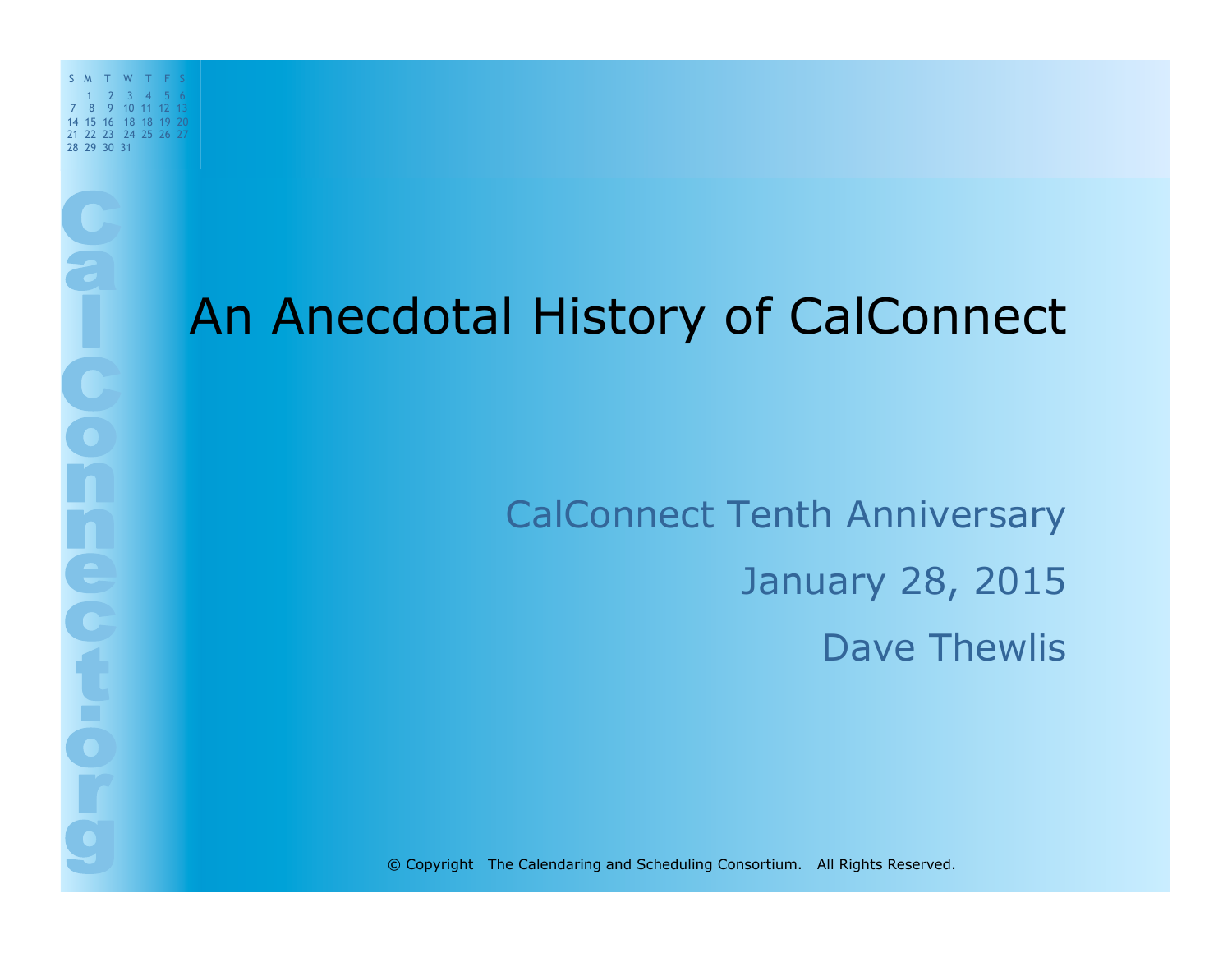- **This will be a very informal and anecdotal** overview of our last ten years
- **Example 21 Significant events**
- **Please chime in where I'm wrong or have** left out something important
- **Thanks to Gary Schwartz for some of his** slides
- **Thanks in advance to everyone who has** worked to get us here over the last ten years and today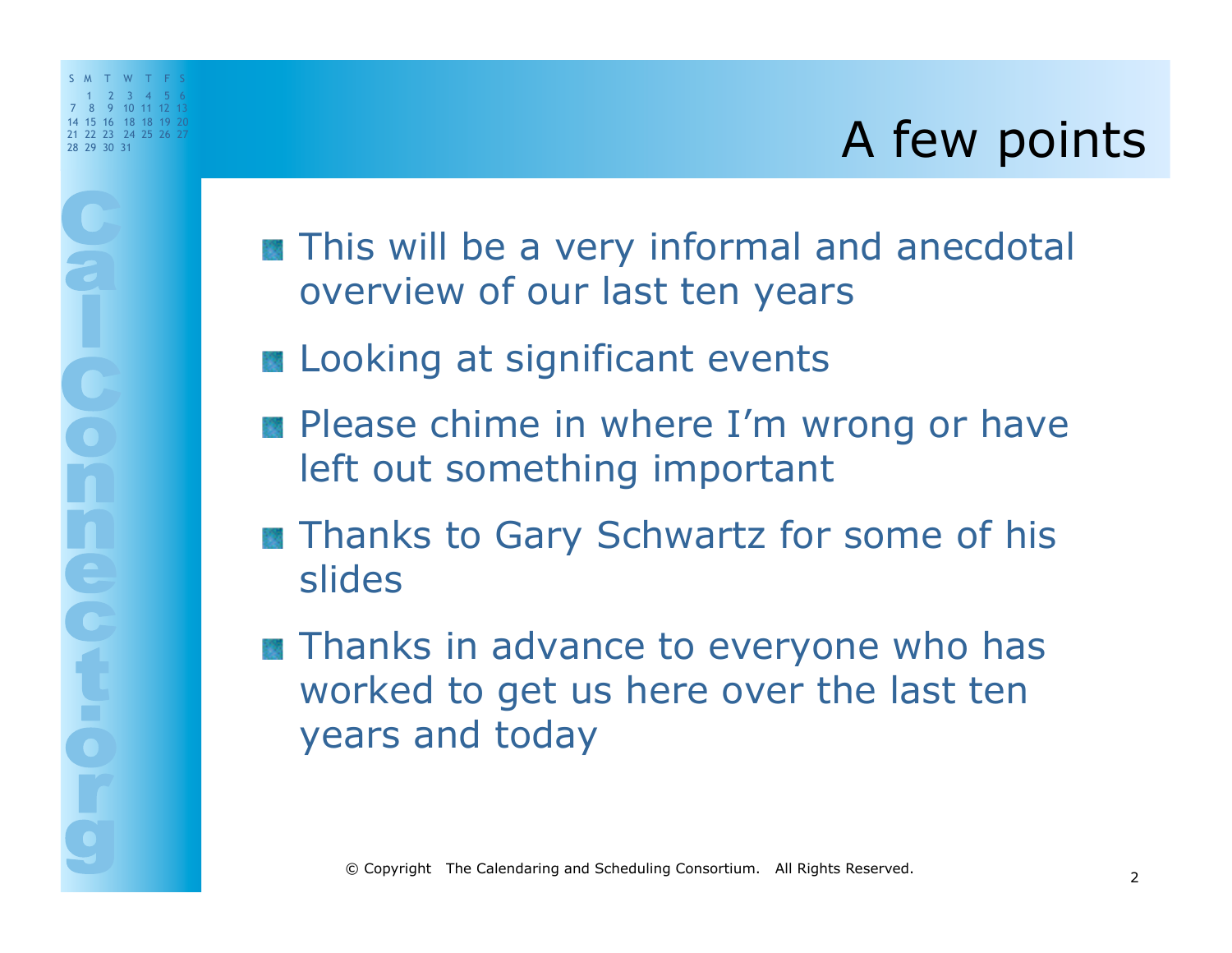## Pre-history

COOD

- **1995 Versit Consortium issued vCalendar** and vCard
- **1996 IETF CALSCH working group started** on iCalendar specification
- 1997 Work began on Calendaring Access Protocol (CAP) calendar server draft
- 1998 iCalendar (RFC 2445), iTIP (RFC 2446) and iMIP (RFC 2447) became proposed standards
- **1998 2000 Some interoperability testing**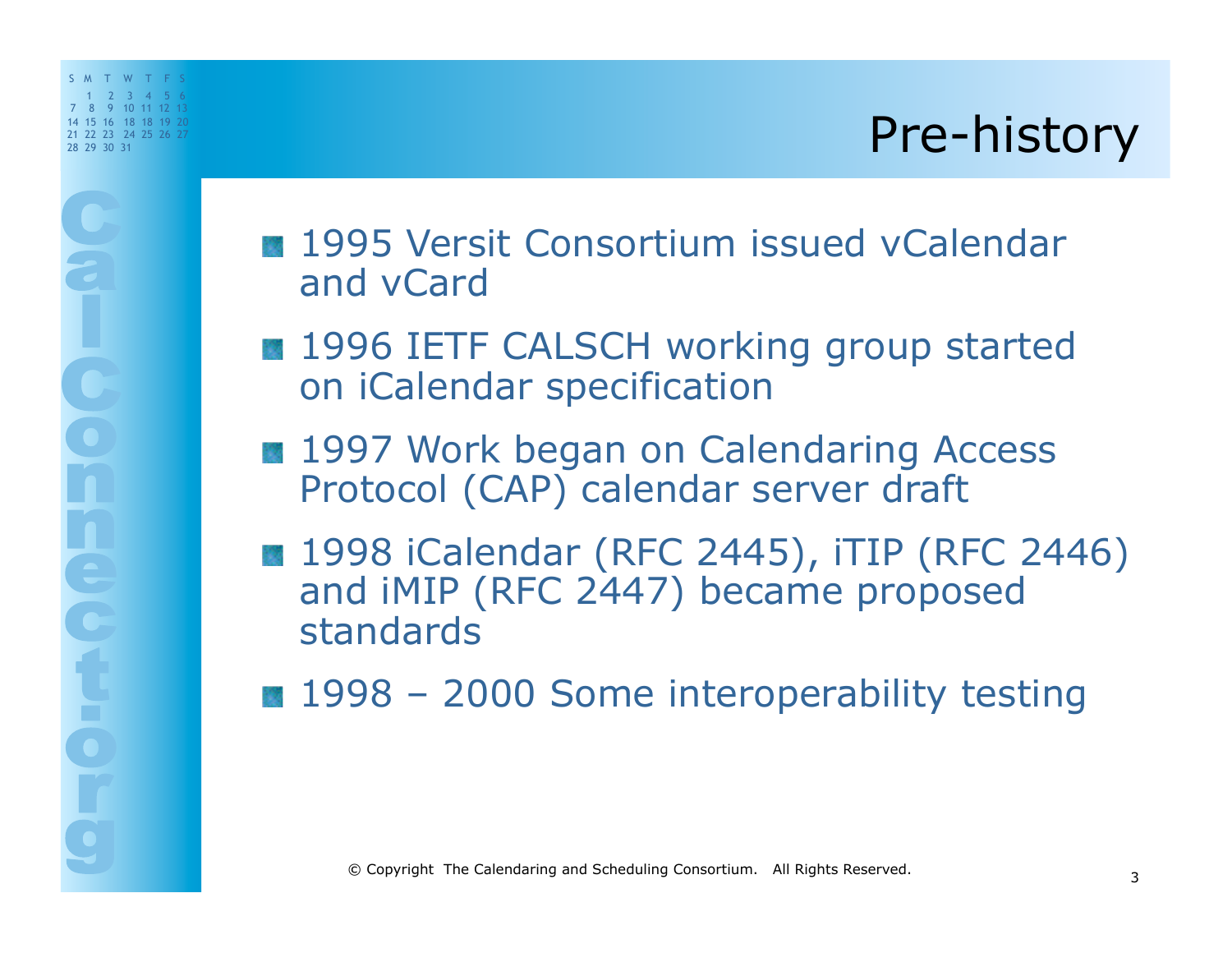## 2000-2004

S M T W T F S 1 2 3 4 5 6 7 8 9 10 11 12 13 14 15 16 18 18 19 20 21 22 23 24 25 26 27 28 29 30 31

- **M** Work on CAP stopped
- **Interoperability testing stopped**
- **M** Work on iCalendar, iTIP and iMIP stopped
- **BETHE CALSCH working group dormant**
- **Example 21 Vendors started to diverge from the** standards to enhance their products
- **The RFCS weren't really finished** 
	- **\*** Too ambiguous
	- Too complex
	- Untested and still buggy
	- **Interoperability not well-demonstrated**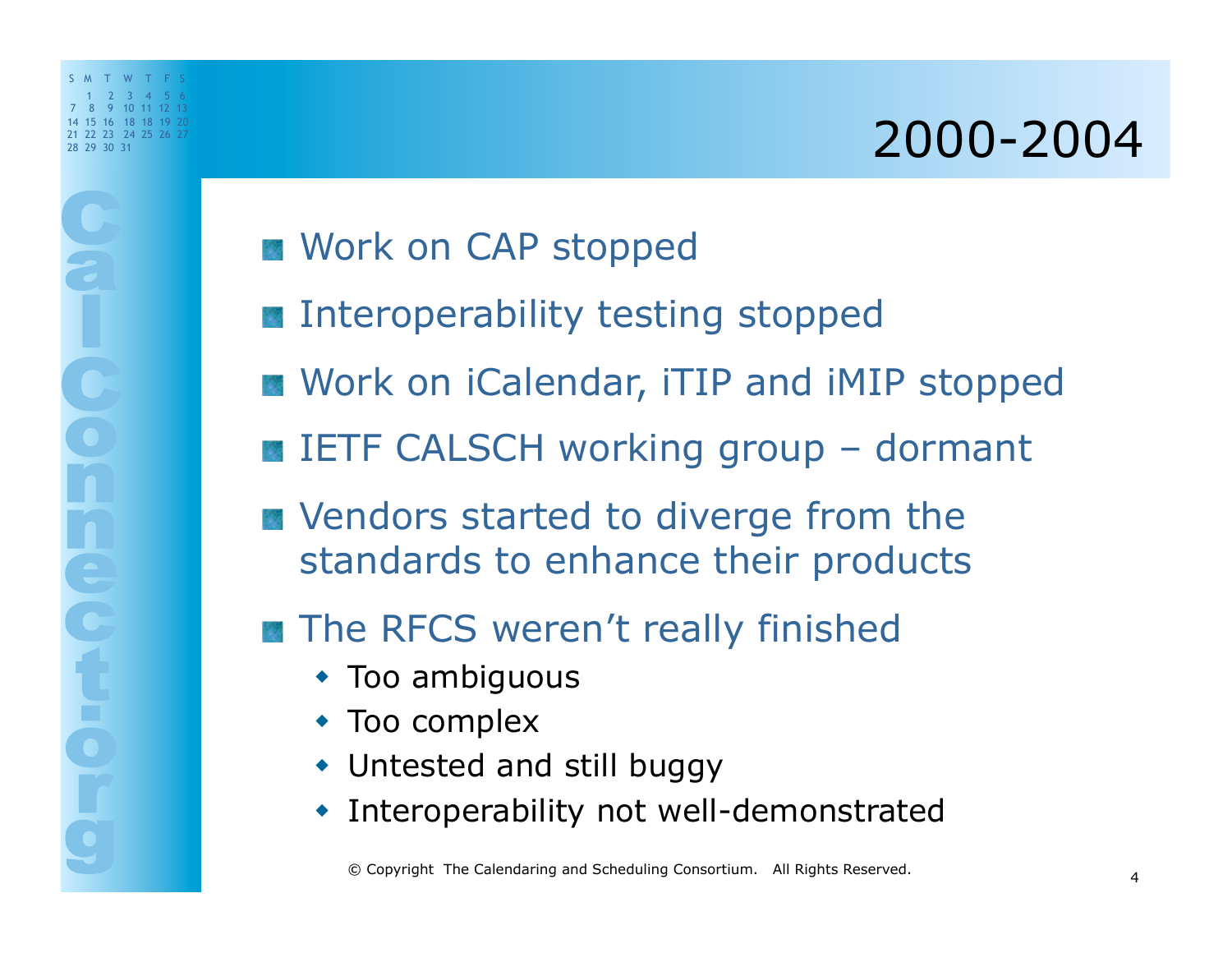## $B$ eginnings

■ In 2003, Patricia Egen, SHARE's liaison to the IETF and a participant in the IETF Calendaring and Scheduling Working Group (CALSCH), and David Thewlis, SHARE's Chief Standards Officer began exploring ways to revitalize the calendaring standards work that had been languishing in CALSCH.

S M T W T F S 1 2 3 4 5 6 7 8 9 10 11 12 13 14 15 16 18 18 19 20 21 22 23 24 25 26 27

**SOLTOIR** 

■ CalConnect incorporated Jan 2004 to promote interoperable Calendaring and Scheduling.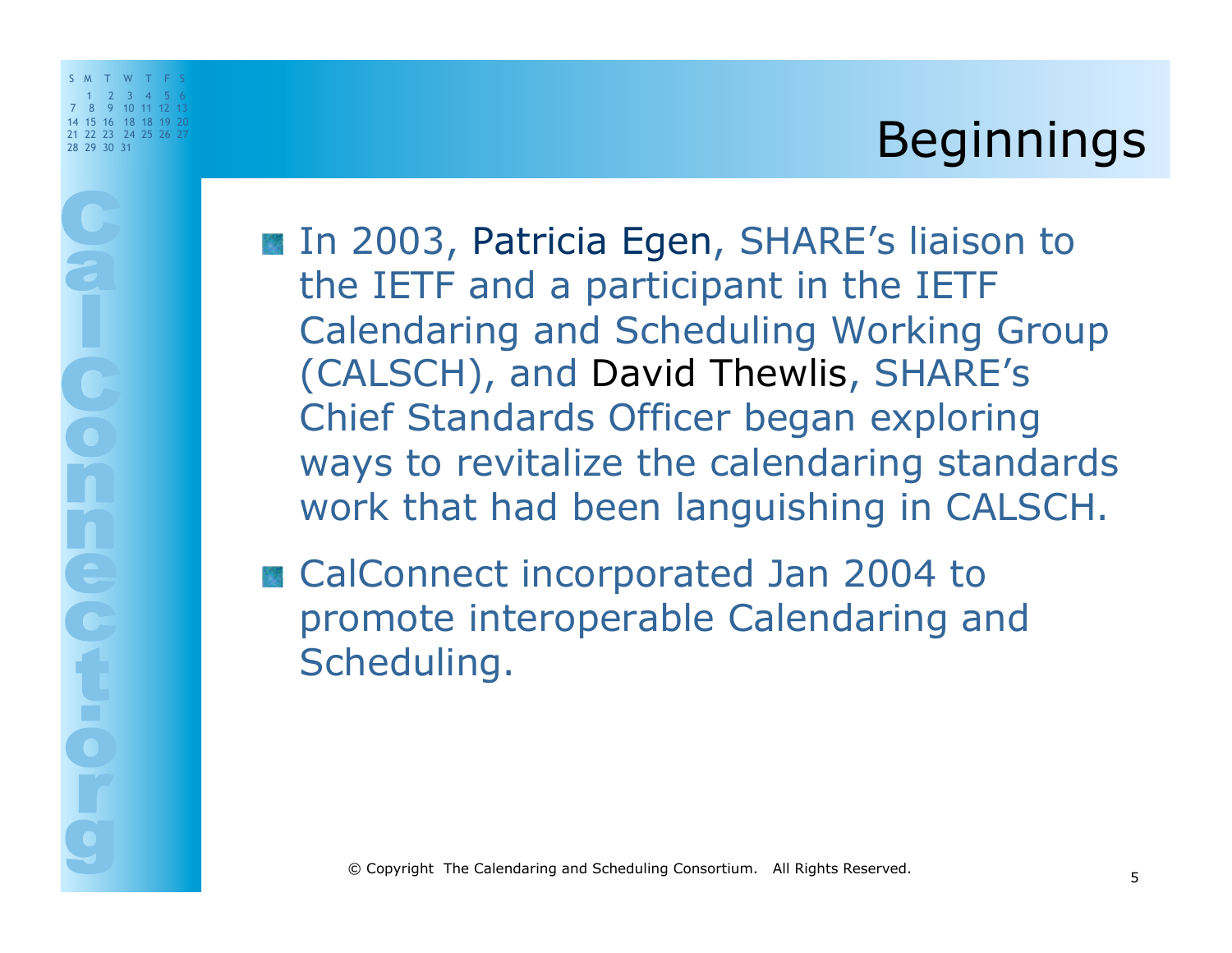## $\frac{28}{28}$   $\frac{28}{28}$   $\frac{28}{28}$   $\frac{28}{28}$   $\frac{28}{28}$   $\frac{28}{28}$   $\frac{28}{28}$   $\frac{28}{28}$   $\frac{28}{28}$   $\frac{28}{28}$   $\frac{28}{28}$   $\frac{28}{28}$   $\frac{28}{28}$   $\frac{28}{28}$   $\frac{28}{28}$   $\frac{28}{28}$   $\frac{28}{28}$   $\frac{28}{28}$   $\frac{2$

#### **First Member**

S M T W T F S 1 2 3 4 5 6 7 8 9 10 11 12 13 14 15 16 18 18 19 20 21 22 23 24 25 26 27

COLLOCTOR

• University of Washington, May 2004

#### **First Interoperability Test Event**

- ! Hosted by UC Berkeley, July 2004
- Oracle and IBM

#### Announcement of Roundtable

- ! IETF San Diego, July 2004
- Call for involvement
- Roundtable Gathering in September
	- Oracle, Montreal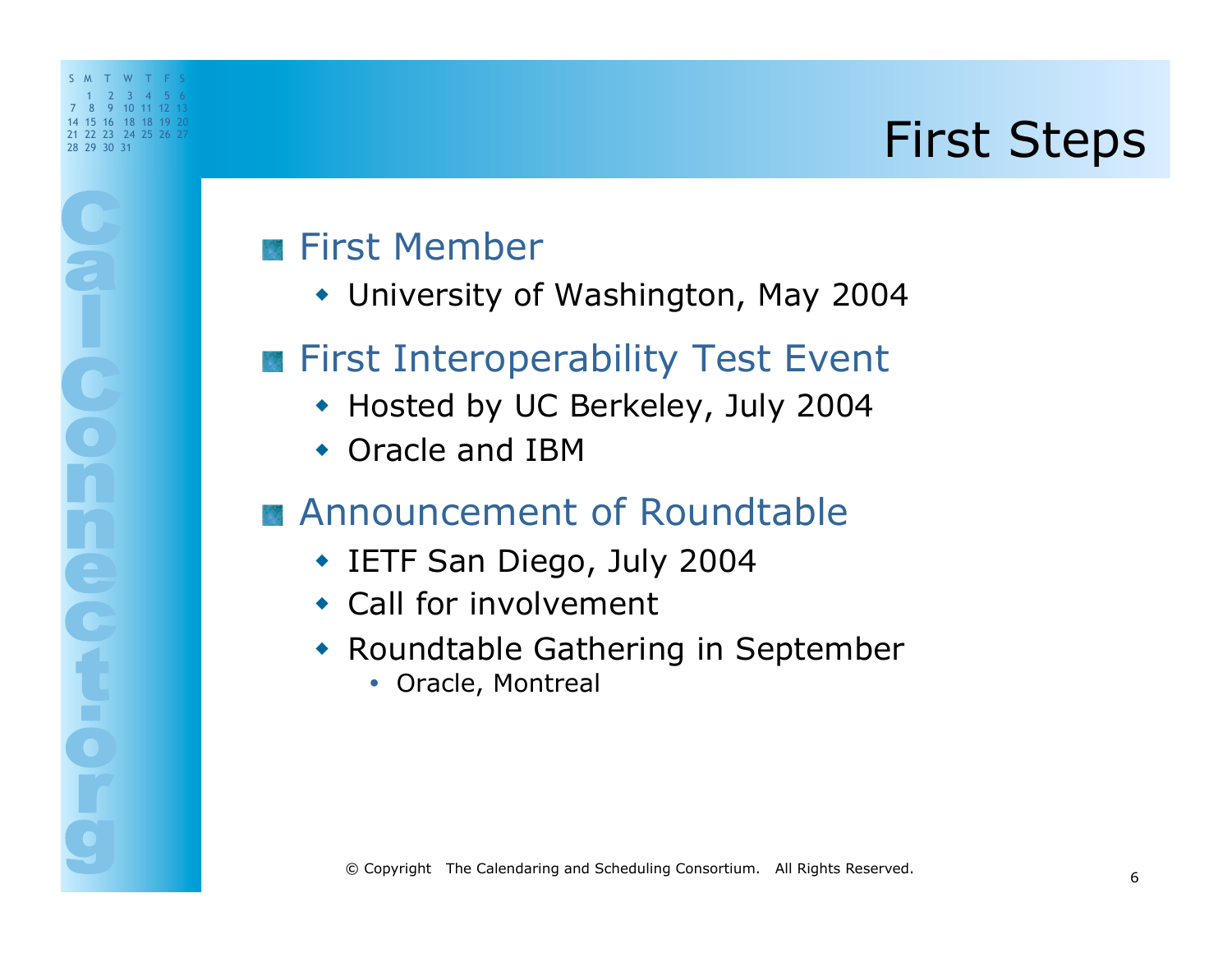**ROLLOUS** 

# $\frac{14}{24}$   $\frac{15}{28}$   $\frac{16}{28}$   $\frac{18}{28}$   $\frac{19}{28}$   $\frac{20}{24}$   $\blacksquare$  Organizing mtg Sept 2004

- **The first Roundtable sponsored by the** Consortium took place on 23-24 Sept, 2004, hosted by Oracle in Montreal… **It was an invitational "Open Roundtable on the Future of Interoperable Calendaring and Scheduling"** …
- At the end of the two days, the participants had broadly agreed on a common definition of the problem in terms of what had to be done to move forward with interoperable Calendaring and Scheduling, and had jointly agreed to work together to address the problems.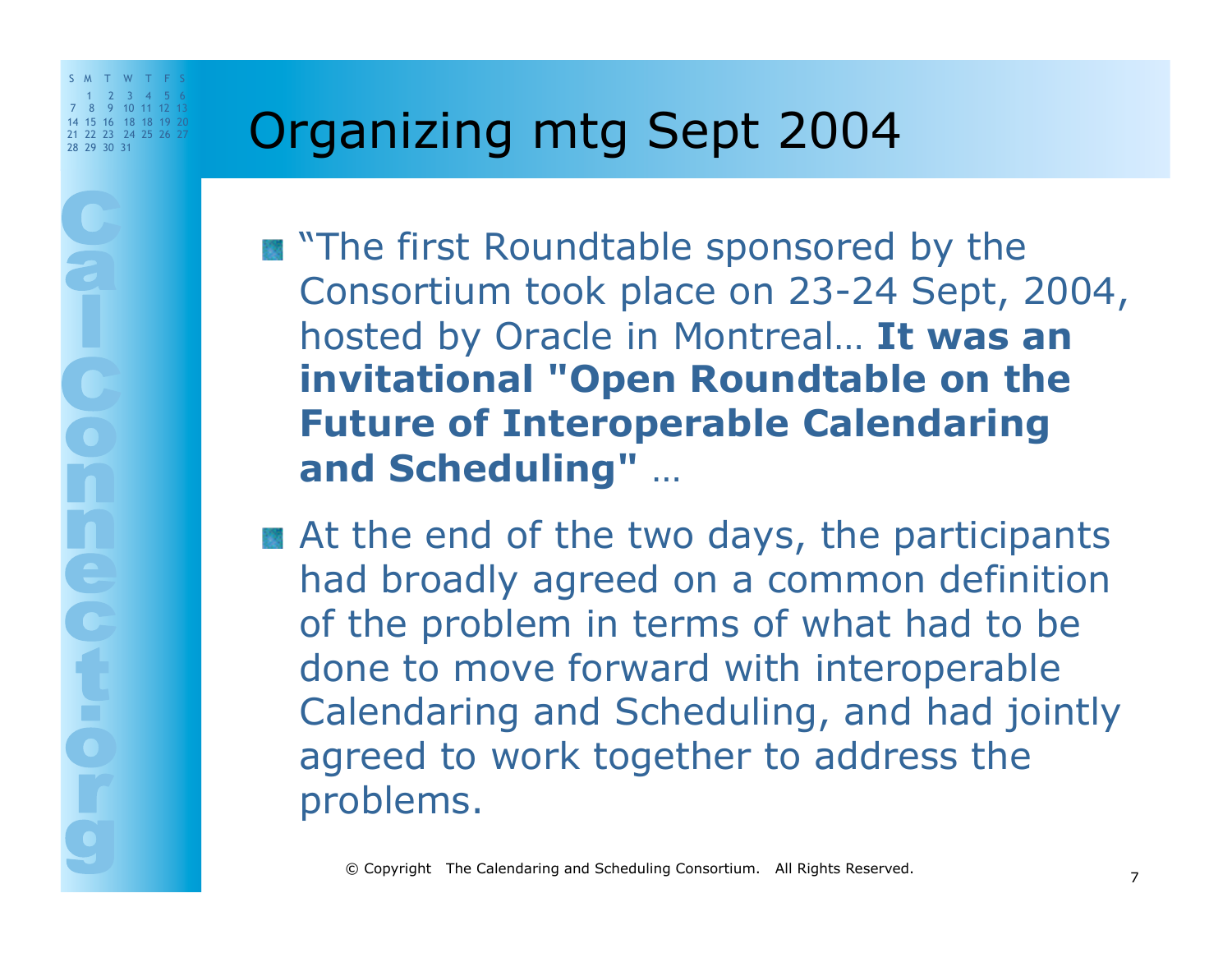# Post-Organizing meeting manifesto

*"WE" will come together to develop use cases, in concert with the users of calendaring products, to shape the technical requirements and critical input to help shape the work taking place in at least CalDAV, CALSIFY, UMA and other calendaring areas.* 

*Areas of focus will be calendar interoperability …also focus on testing and evaluation of interoperability.* 

*Attention will be paid to the promotion and evangelism of calendaring standards…*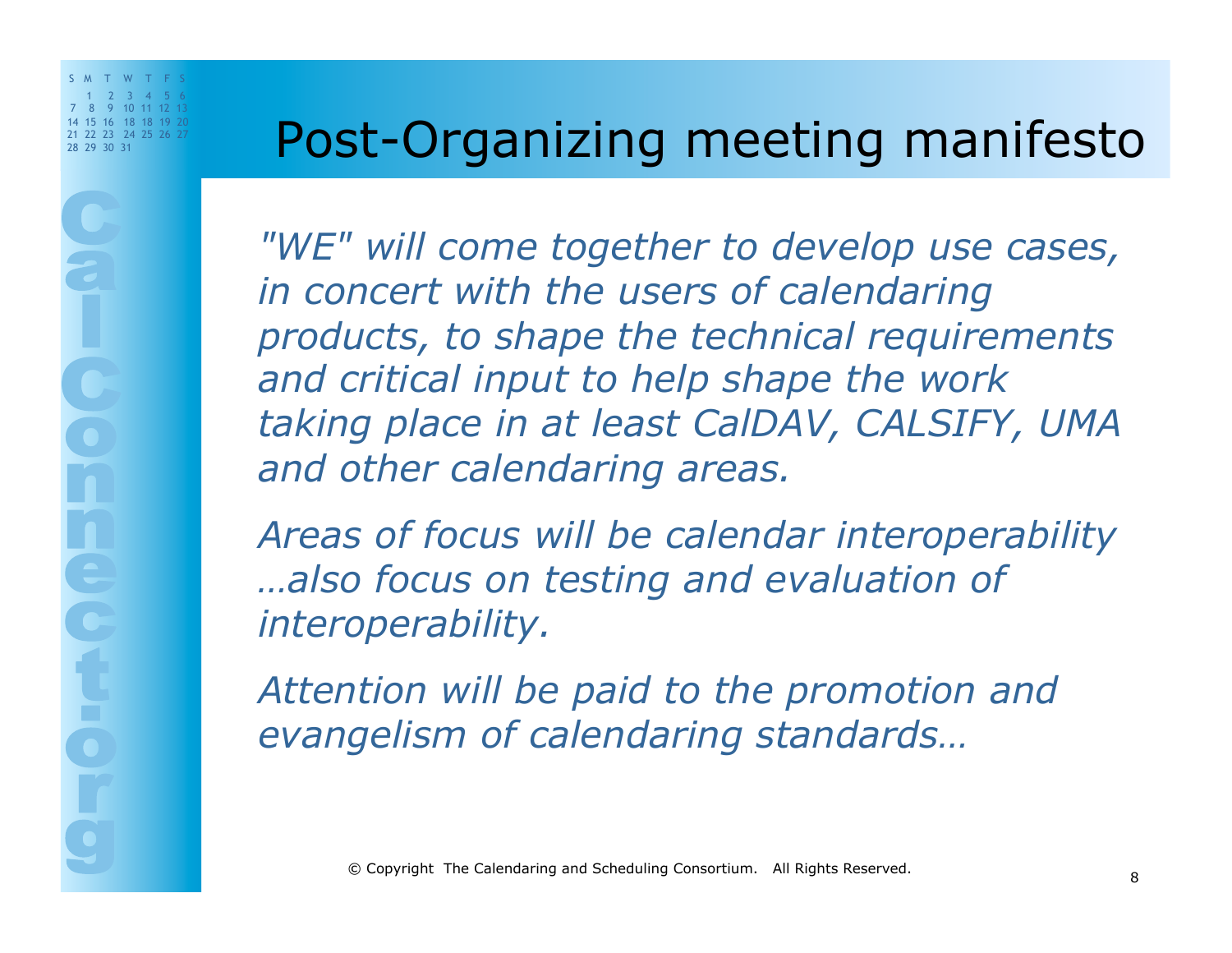**COND** 

## 21 23 24 25 24 25 24 25 24 25 24 25 24 25 24 25 24 25 24 25 24 25 26 27

"Promote general understanding of and provide mechanisms to allow interoperable calendaring and scheduling methodologies, tools and applications to enter the mainstream of computing."

© Copyright The Calendaring and Scheduling Consortium. All Rights Reserved. 9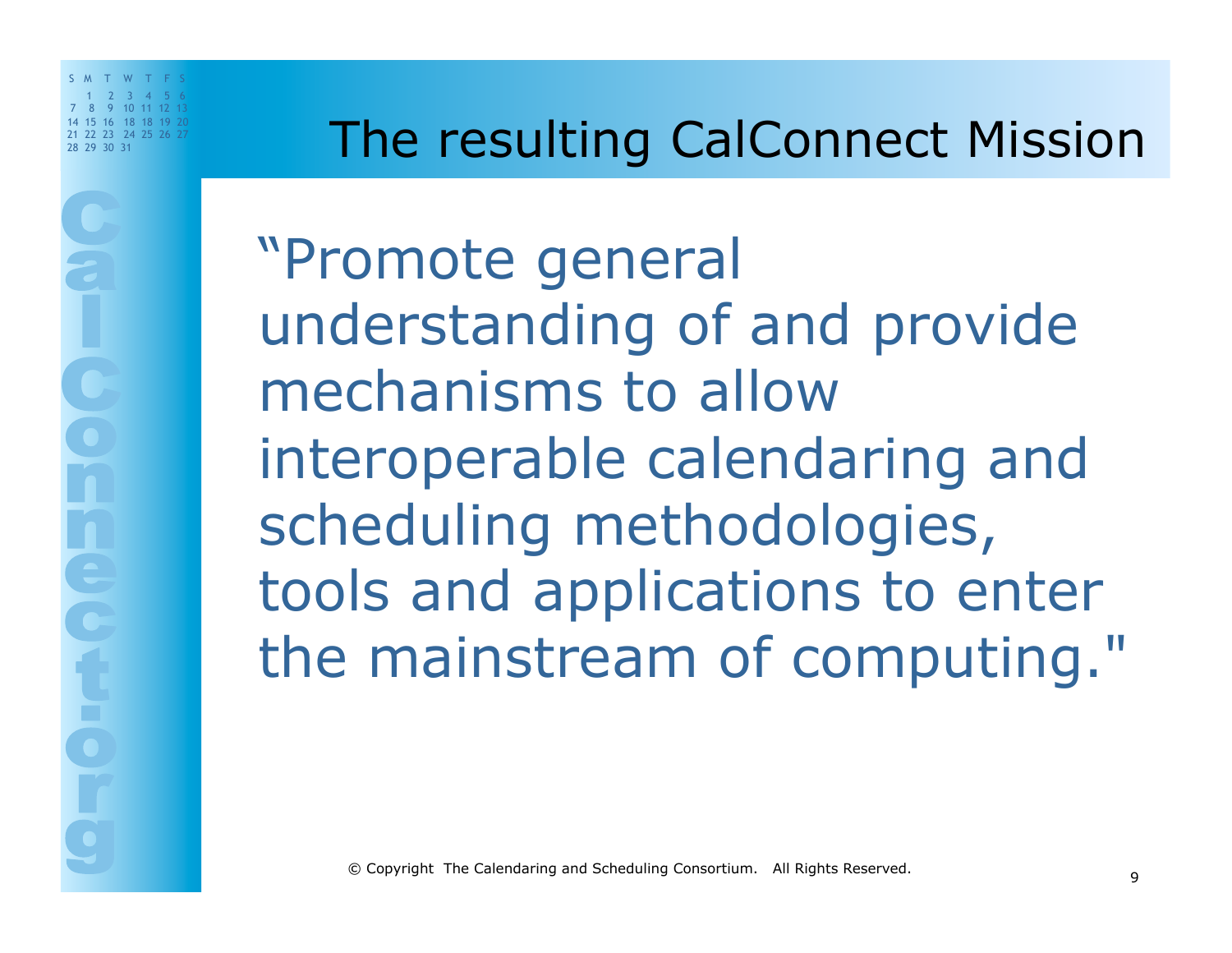**ROLLOUS** 

# 28 29 30 31 The CalConnect Organization

## **EX** Very lightweight

- $\bullet$  Minimal administration
- No employees
- Don't solve problems before you have them
- Steering Committee of all original members

#### **Not a Standards Body**

- Working on IETF specifications; not a competition
- ! Develop specs and submit to IETF or others

### **Projected Lifespan**

 $\cdot$  3-5 Years

## **Focus: Interoperability**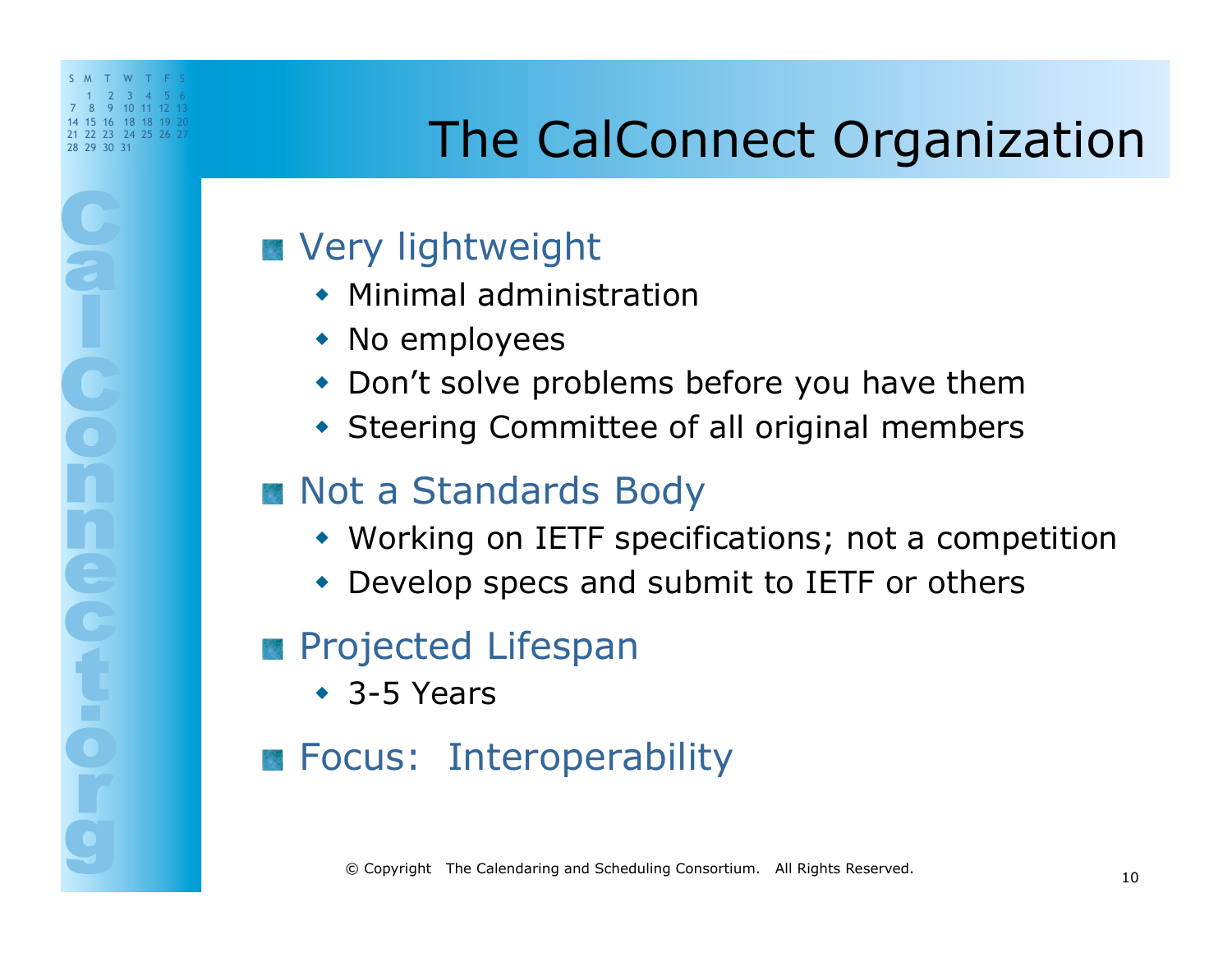## $\frac{28}{28}$   $\frac{28}{28}$   $\frac{28}{28}$   $\frac{28}{28}$   $\frac{28}{28}$   $\frac{28}{28}$   $\frac{28}{28}$   $\frac{28}{28}$   $\frac{28}{28}$   $\frac{28}{28}$   $\frac{28}{28}$   $\frac{28}{28}$   $\frac{28}{28}$   $\frac{28}{28}$   $\frac{28}{28}$   $\frac{28}{28}$   $\frac{28}{28}$   $\frac{28}{28}$   $\frac{2$

## **B** University of Washington, January 2005

#### 14 members:

S M T W T F S  $2<sup>3</sup>$  7 8 9 10 11 12 13 14 15 16 18 18 19 20 21 22 23 24 25 26 27

ROLLOUS

• Duke University, EVDB, Isamet, JPL, M.I.T., Meeting Maker, Mozilla, Oracle, OSAF, Stanford University, Symbian, University of California, University of Wisconsin, Yahoo!

### **B** Original Technical Committees: CALDAV

- ! CalDAV, CALSIFY, IOPTEST, MIN-IOP, RECURR, TIMEZONE, USECASE
- **3 days, first 2 Interop Testing and TC** sessions overlapped
- **B** Glossary of Terms begun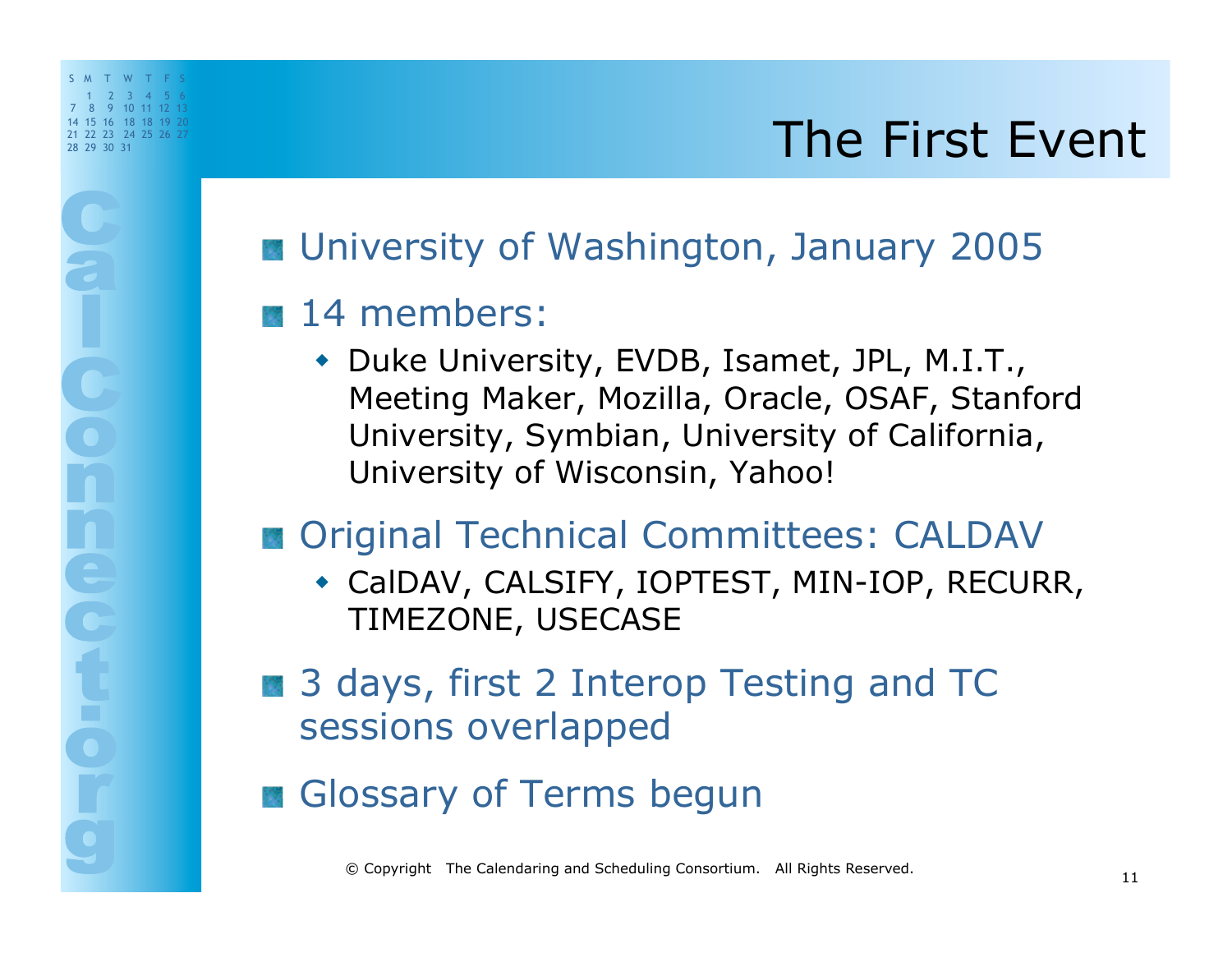ROLLOUS

## $\frac{1}{28}$   $\frac{1}{28}$   $\frac{18}{28}$   $\frac{18}{28}$   $\frac{18}{28}$   $\frac{18}{28}$   $\frac{18}{28}$   $\frac{18}{28}$   $\frac{18}{28}$   $\frac{18}{28}$   $\frac{18}{28}$   $\frac{18}{28}$   $\frac{18}{28}$   $\frac{18}{28}$   $\frac{18}{28}$   $\frac{18}{28}$   $\frac{18}{28}$   $\frac{18}{28}$   $\frac{18}{$

- **New Technical Committees** 
	- **\* REALTIME, MOBILE, AUTHENTICATE**
- **The Freebusy Challenge 2006**
- **Apple WWDC 2006**
- vCard Workshop 2007
- **Extended Daylight Savings Time 2007**
- **MISSION to Europe" 2007**
- **European Mobile Interop 2008** 
	- Plzen, Czech Republic, Kerio Technologies

**Meet CalConnect in Europe - 2008**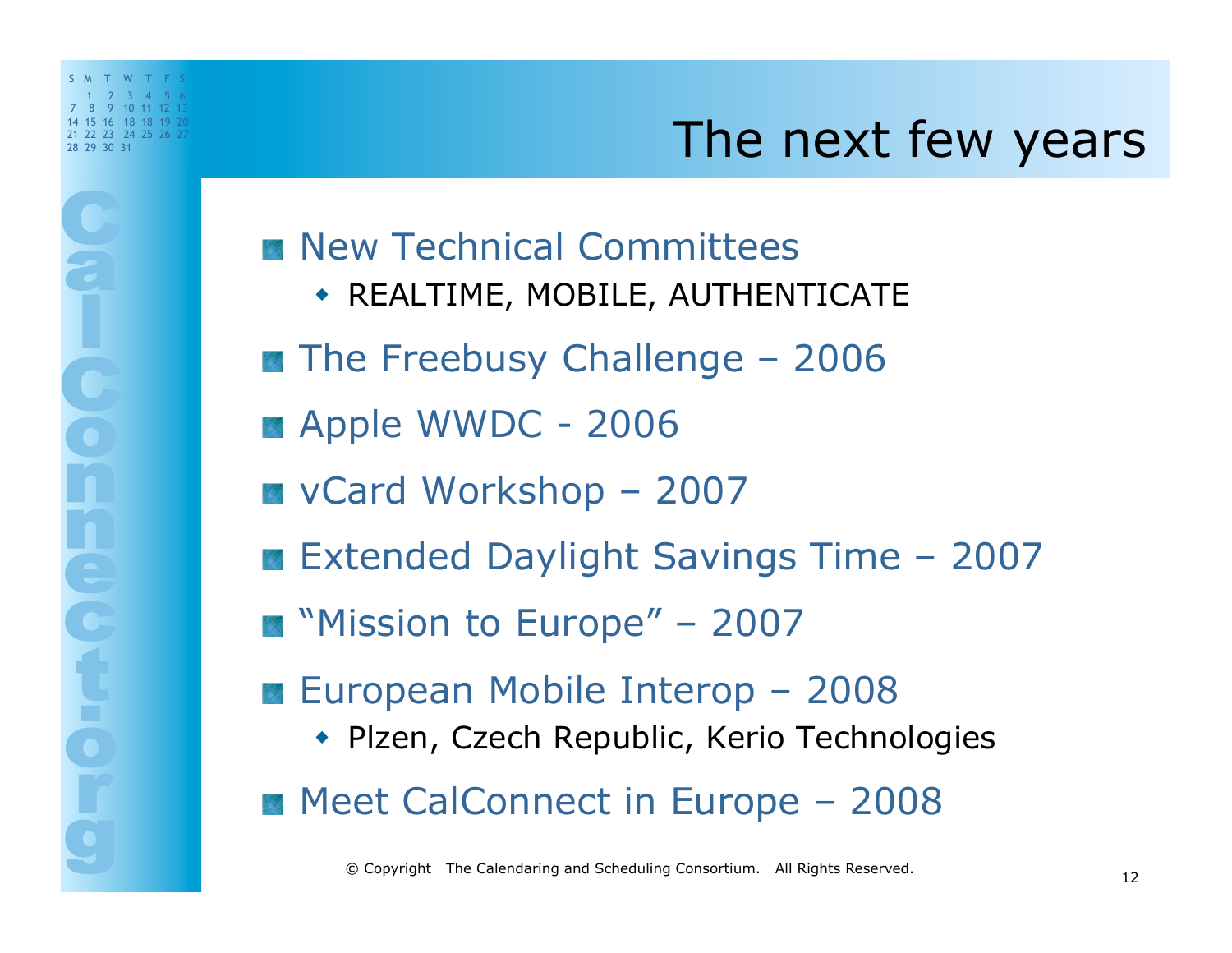**ROLLOUS** 

# $\frac{28}{28}$   $\frac{28}{28}$   $\frac{28}{28}$   $\frac{28}{28}$   $\frac{28}{28}$   $\frac{28}{28}$   $\frac{28}{28}$   $\frac{28}{28}$   $\frac{28}{28}$   $\frac{28}{28}$   $\frac{28}{28}$   $\frac{29}{28}$   $\frac{20}{28}$   $\frac{20}{28}$   $\frac{20}{28}$   $\frac{20}{28}$   $\frac{20}{28}$   $\frac{20}{28}$   $\frac{2$

- **B** Continued focus on improvement of base specifications and interoperability
- Growing interest in CalDAV
- CalDAV standard published in 2007
- **Membership growth and involvement**
- Starting to look at new areas
	- XML notation for iCalendar
	- **•** Freebusy in its own right
	- $\bullet$  vCard in scope? Something needs to happen
	- $\bullet$  How could timezones be done better
	- ! Event publication, social calendaring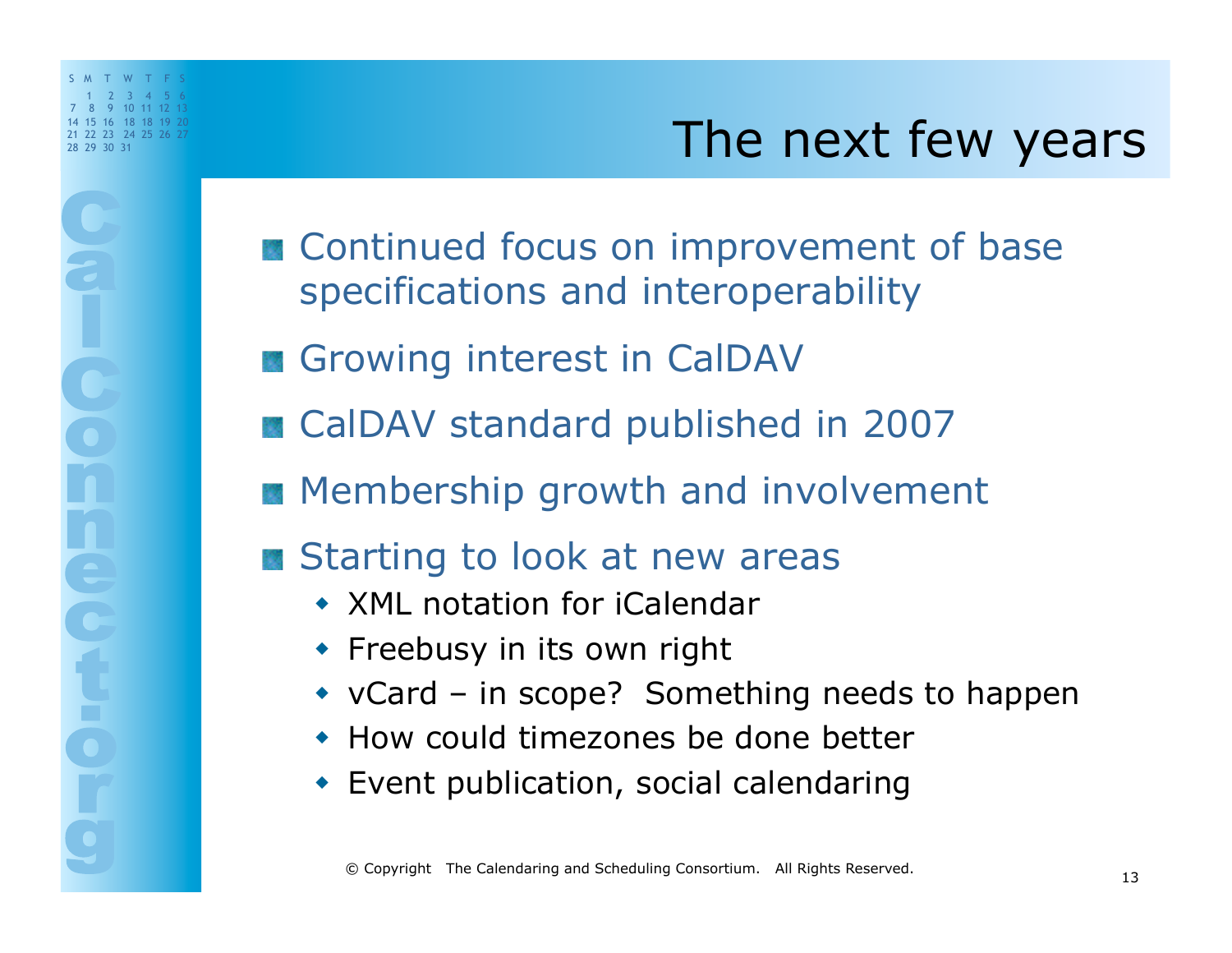**COOP** 

## $2009$  and forward

- **New versions of iCalendar, iTIP, iMIP** published
- **Timezone Workshop 2009**
- **NIST Smart Grid Involvement** 
	- OASIS WS-Calendar
	- ! CalWS REST & SOAP

**TASKS (VTODOs) Workshop - 2011** 

**First European CalConnect Event - 2011** 

• Prague, Czech Republic, Kerio Technologies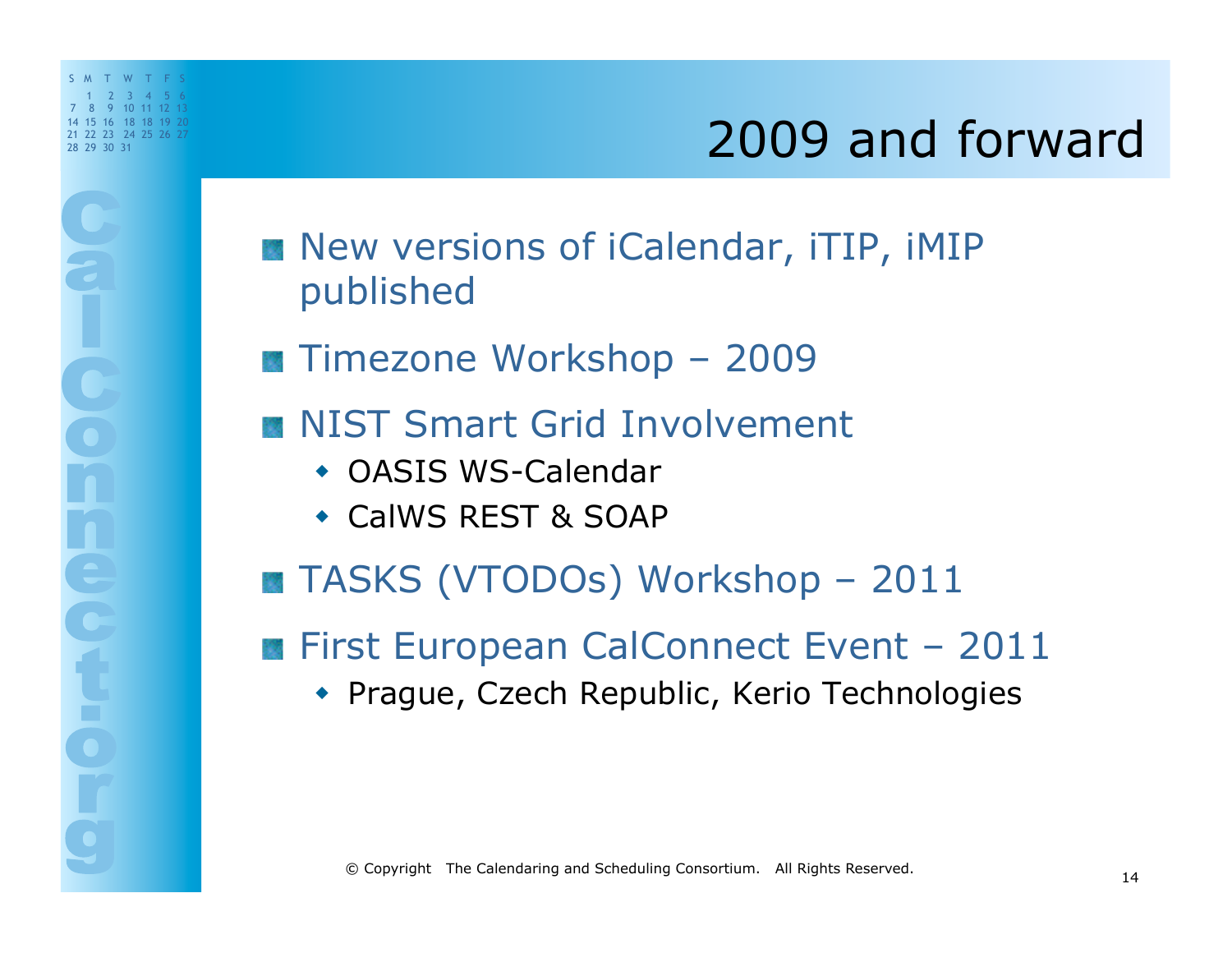■ Consensus Scheduling Workshop - 2013 ! VPOLL

- **M** VA Health Scheduling System 2014
- **Fourth European CalConnect Event 2014**

**European involvement increases** 

S M T W T F S 1 2 3 4 5 6 7 8 9 10 11 12 13 14 15 16 18 18 19 20 21 22 23 24 25 26 27

ROLLOUS

**Stirring of interest in Asia/Pacific** 

• New Zealand, Australia, Hong Kong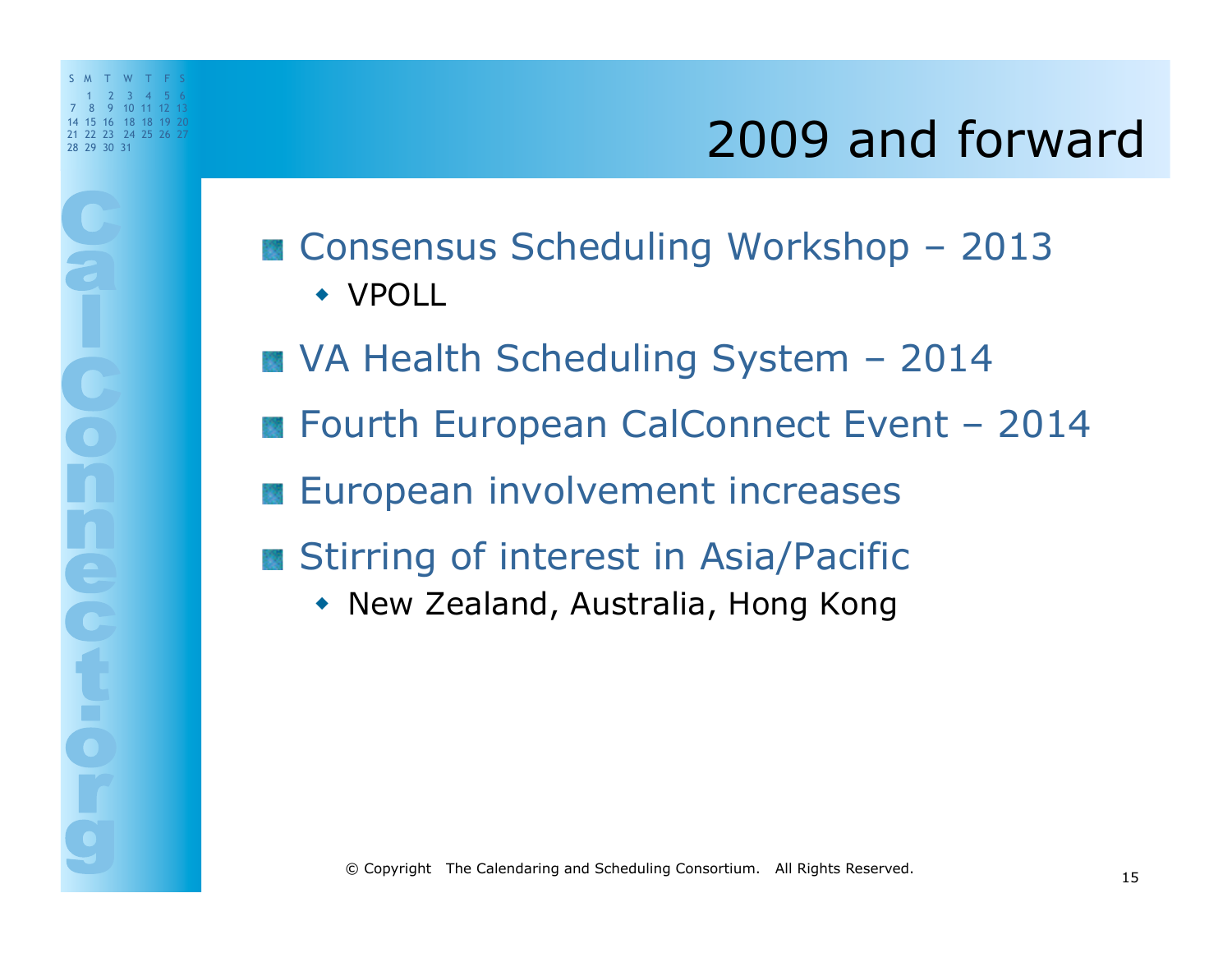# $\sum_{\substack{24,22,23,24,25,26,27 \ n \equiv 30 \pmod{3}}}$

#### **More New Technical Committees**

S M T W T F S 1 2 3 4 5 6 7 8 9 10 11 12 14 15 16 18 18 19 20 21 22 23 24 25 26 27

**ROLLOUD** 

- ! FREEBUSY, XML, RESOURCE, SHARING, FSC (Federated Shared Calendars), AUTODISCOVERY, TASKS, ISCHEDULE, API, CALSCALE…
- **The "problem statement" keeps evolving**
- **The nature of "calendaring" and** "scheduling" keeps evolving
- **B** Consumer-focused calendaring
- **BYOL (Bring your own life)**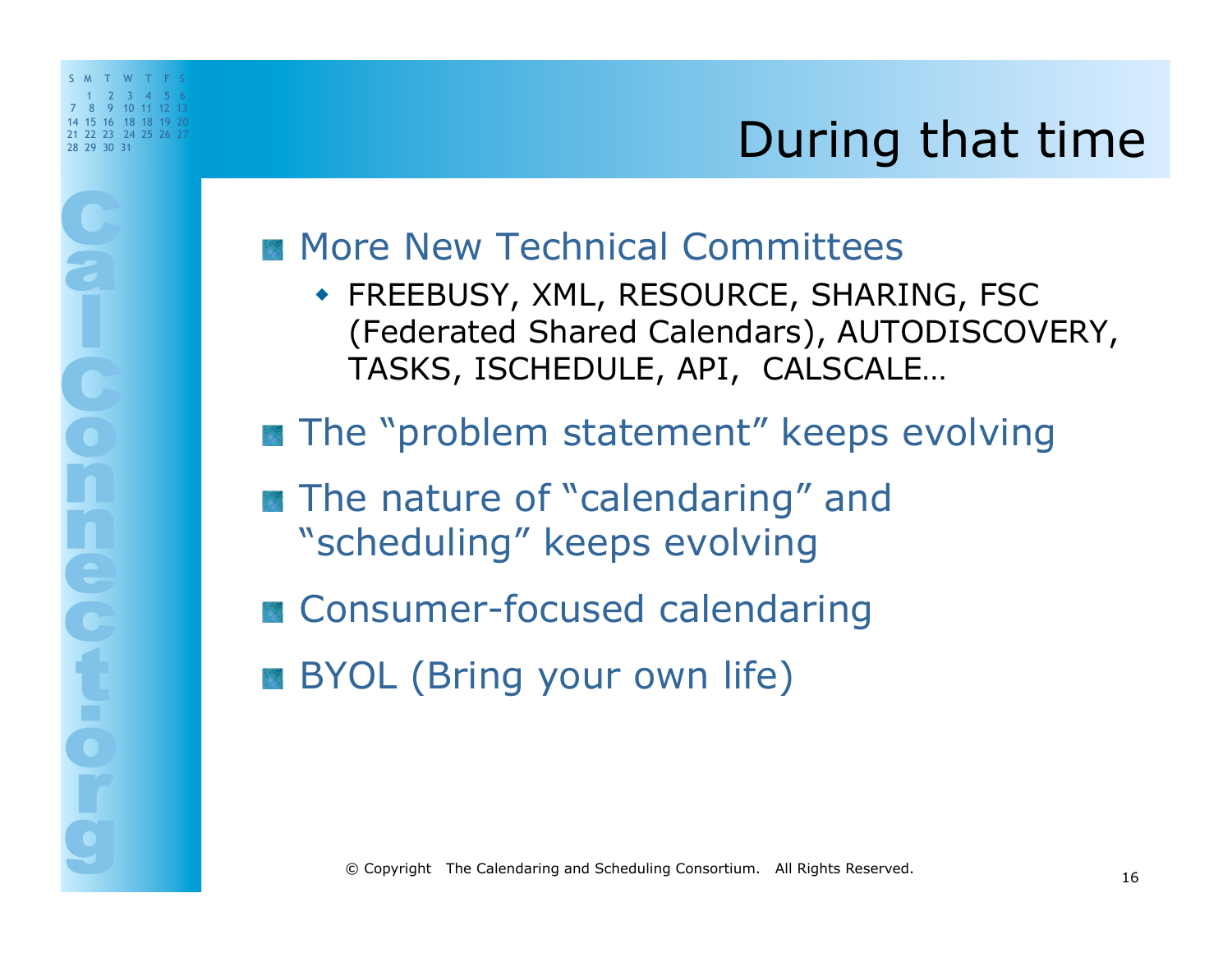ROLLOUD

- **Membership is broadly international**
- Social and individual calendaring is dominant thread
- New members, new business models, new needs for calendaring specs to support
- **Many reports, specifications, draft RFCS** published; many more on the way
- **M** "All of the recent calendar related documents since RFCs 5545/5546 are basically work products of CalConnect in some fashion."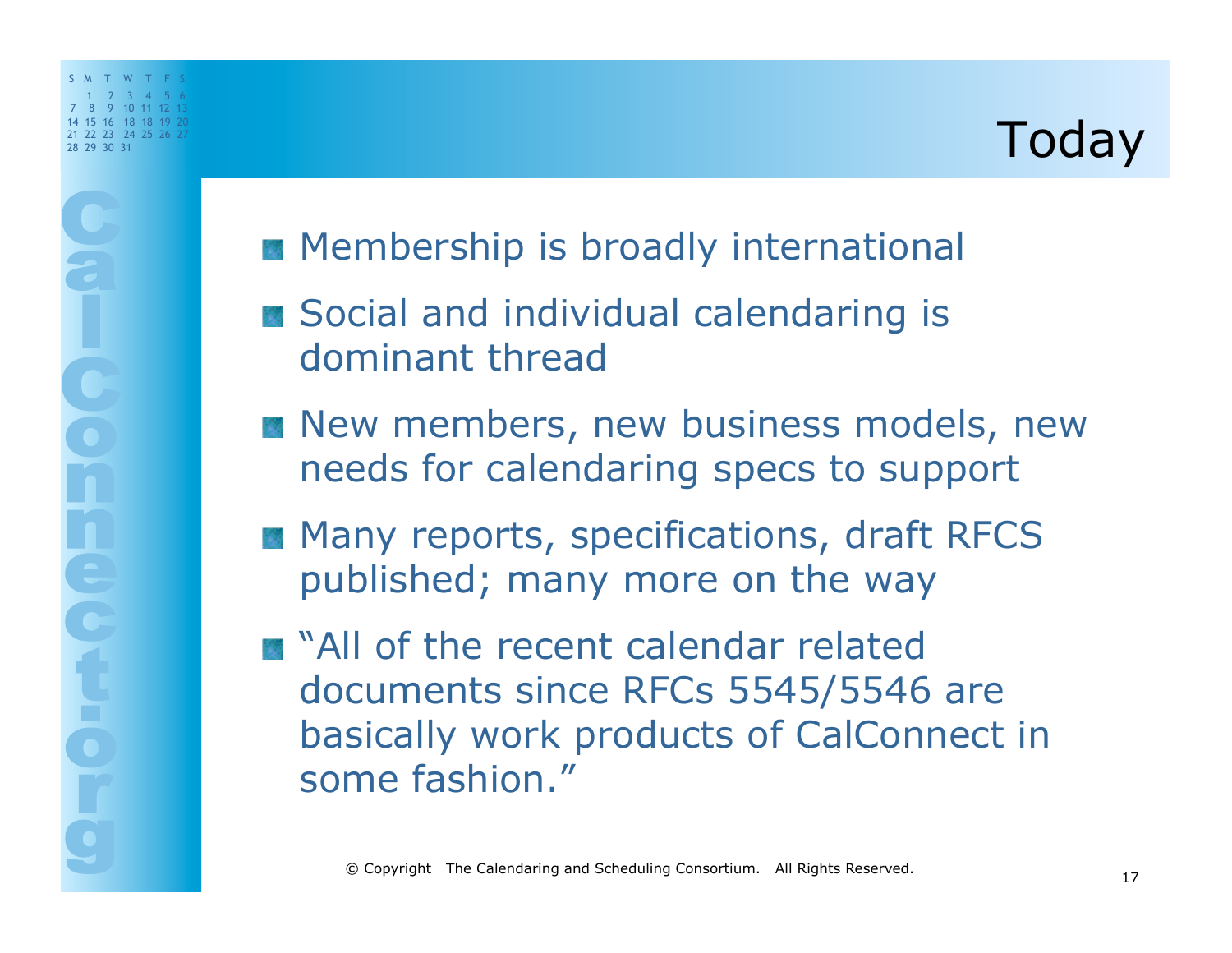# $\sum_{\frac{24}{28},\frac{28}{29},\frac{30}{34},\frac{38}{34}}$  and  $\sum_{\frac{28}{28},\frac{28}{30},\frac{31}{34}}$  and  $\sum_{\frac{28}{28},\frac{28}{30},\frac{31}{34}}$  and  $\sum_{\frac{28}{28},\frac{28}{30},\frac{28}{34}}$

ROLLOUD

S M T W T F S 1 2 3 4 5 6 7 8 9 10 11 12 13 14 15 16 18 18 19 20 21 22 23 24 25 26 27

> **■ Calendaring is almost a consumer** commodity. CalConnect founding Board member Pam Taylor's "dream" in 2007 is more of, but still not quite, a reality

- "Being able to schedule meetings with my work group is important – but being able to schedule an appointment with my hairdresser could change the world."
- **The work/life "balance" has become the** work/life "continuum" - calendaring standards need to accommodate this.
- **Enterprise scheduling products/services** have sophisticated workflow and integration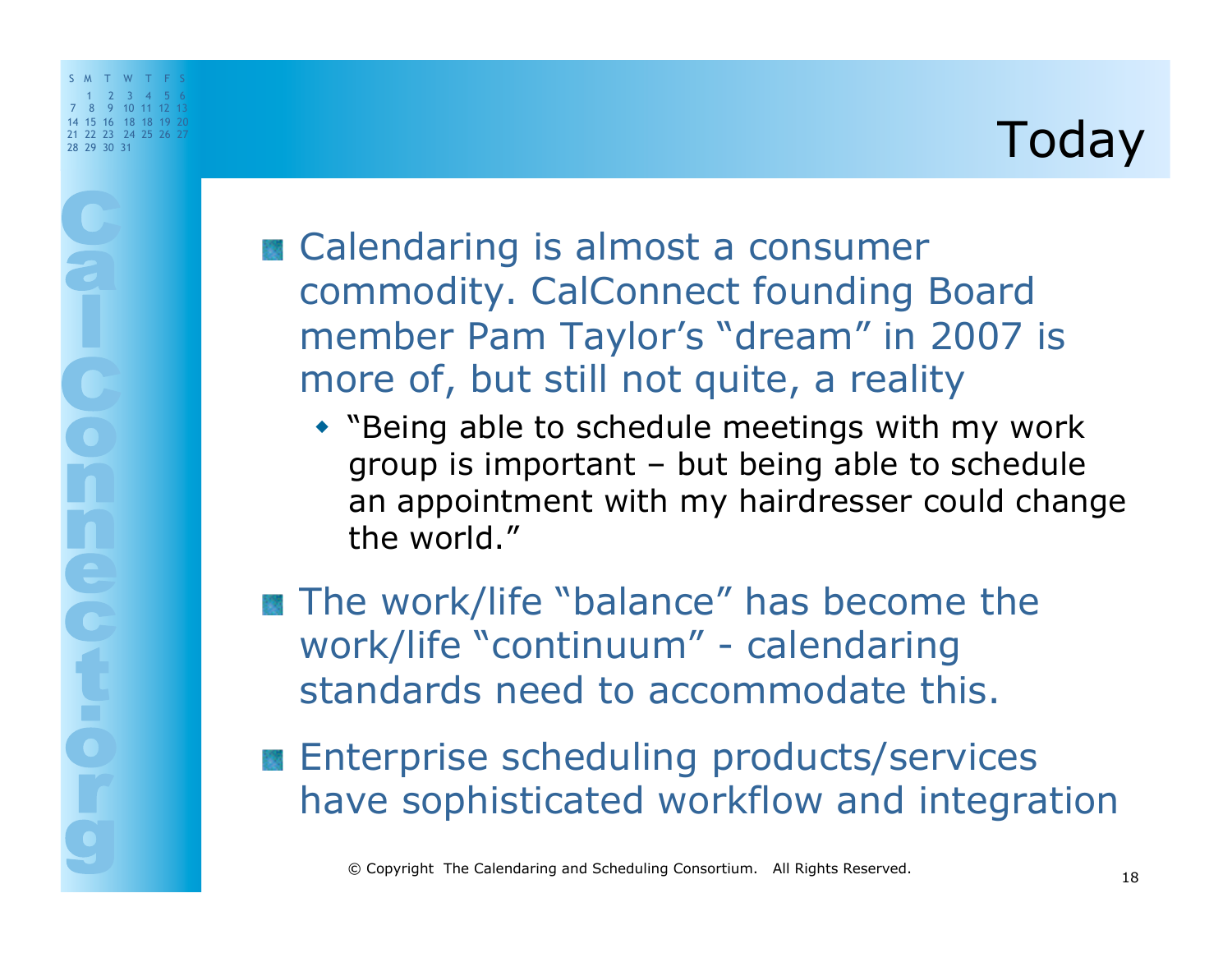## $\frac{28}{28}$   $\frac{28}{28}$   $\frac{28}{28}$   $\frac{28}{28}$   $\frac{28}{28}$   $\frac{28}{28}$   $\frac{28}{28}$   $\frac{28}{28}$   $\frac{29}{28}$   $\frac{20}{28}$   $\frac{20}{28}$   $\frac{20}{28}$   $\frac{20}{28}$   $\frac{20}{28}$   $\frac{20}{28}$   $\frac{20}{28}$   $\frac{20}{28}$   $\frac{20}{28}$   $\frac{2$

**B** Develop new specifications and extensions to existing specifications to improve interoperability and meet evolving needs

S M T W T F S 1 2 3 4 5 6 7 8 9 10 11 12 13 14 15 16 18 18 19 20 21 22 23 24 25 26 27

**ROLLONS** 

**Host interoperability test events and** members meetings (conferences) thrice yearly

**Provide the venue for ongoing** communication, collaboration and networking between people active in the world of calendaring and scheduling